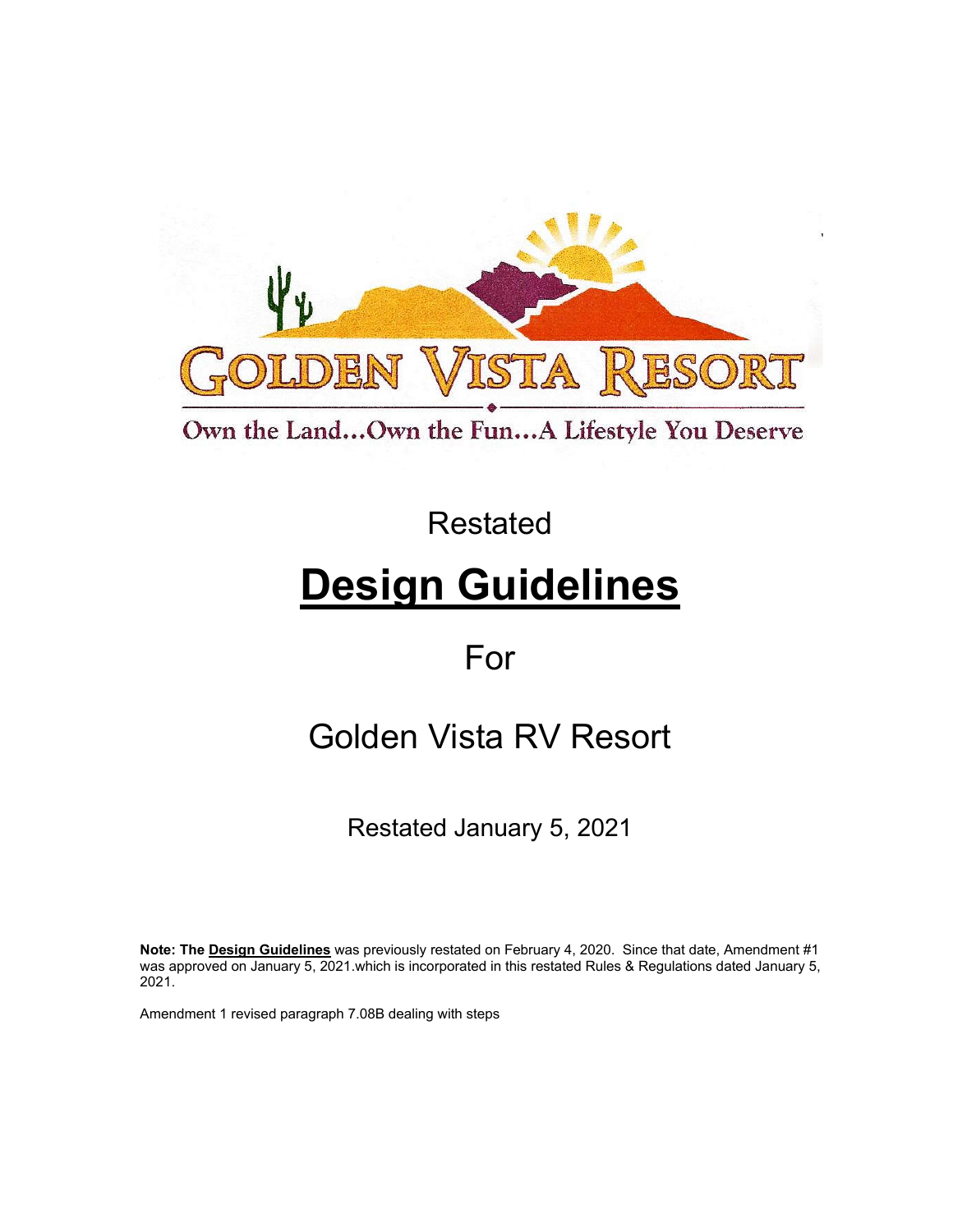## **CONTENTS DESIGN GUIDELINES**

#### **Part 1 - Definitions**

#### Part 2 - General

#### Part 3 - Procedures

### **Part 4 - Application for ARC Permit**

| 4.01 Approval for Exterior Construction, Changes or Landscaping3 |  |
|------------------------------------------------------------------|--|
|                                                                  |  |
|                                                                  |  |
|                                                                  |  |
|                                                                  |  |
|                                                                  |  |
|                                                                  |  |

#### Part 5 - Easements and Setbacks

#### Part 6 - Park Models and Recreational Vehicles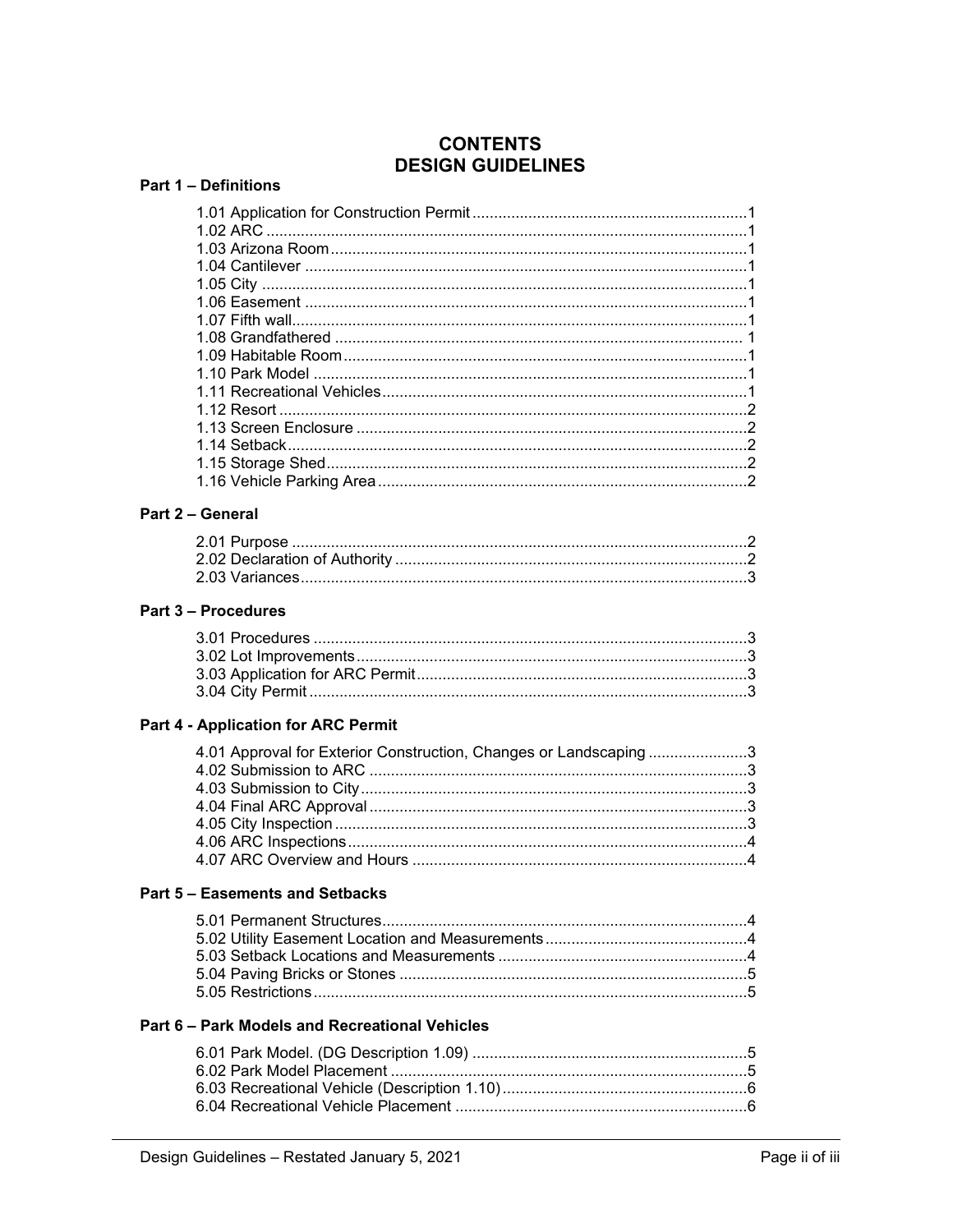#### Part 7 - Exterior Lot Modification or Construction Requirements

| 7.01 Permits. |  |
|---------------|--|
|               |  |
|               |  |
|               |  |
|               |  |
|               |  |
|               |  |
|               |  |
|               |  |
|               |  |
|               |  |
|               |  |
|               |  |
|               |  |
|               |  |
|               |  |
|               |  |
|               |  |
|               |  |

## Part 8 - Exterior Lot Modification or Construction Requirements

| 8.07 Outdoor Cooking Equipment and Self Contained Fire Pits14 |  |
|---------------------------------------------------------------|--|
|                                                               |  |
|                                                               |  |
|                                                               |  |

#### **Part 9 - Grandfathered Exception**

#### Part 10 - Utilities

| 10.04 Violation of Apache Junction Building and Safety Code 17 |  |
|----------------------------------------------------------------|--|

## Part 11 - Appeals of an ARC Decision

|--|--|--|--|--|--|

#### **Part 12 - Amendments**

|--|--|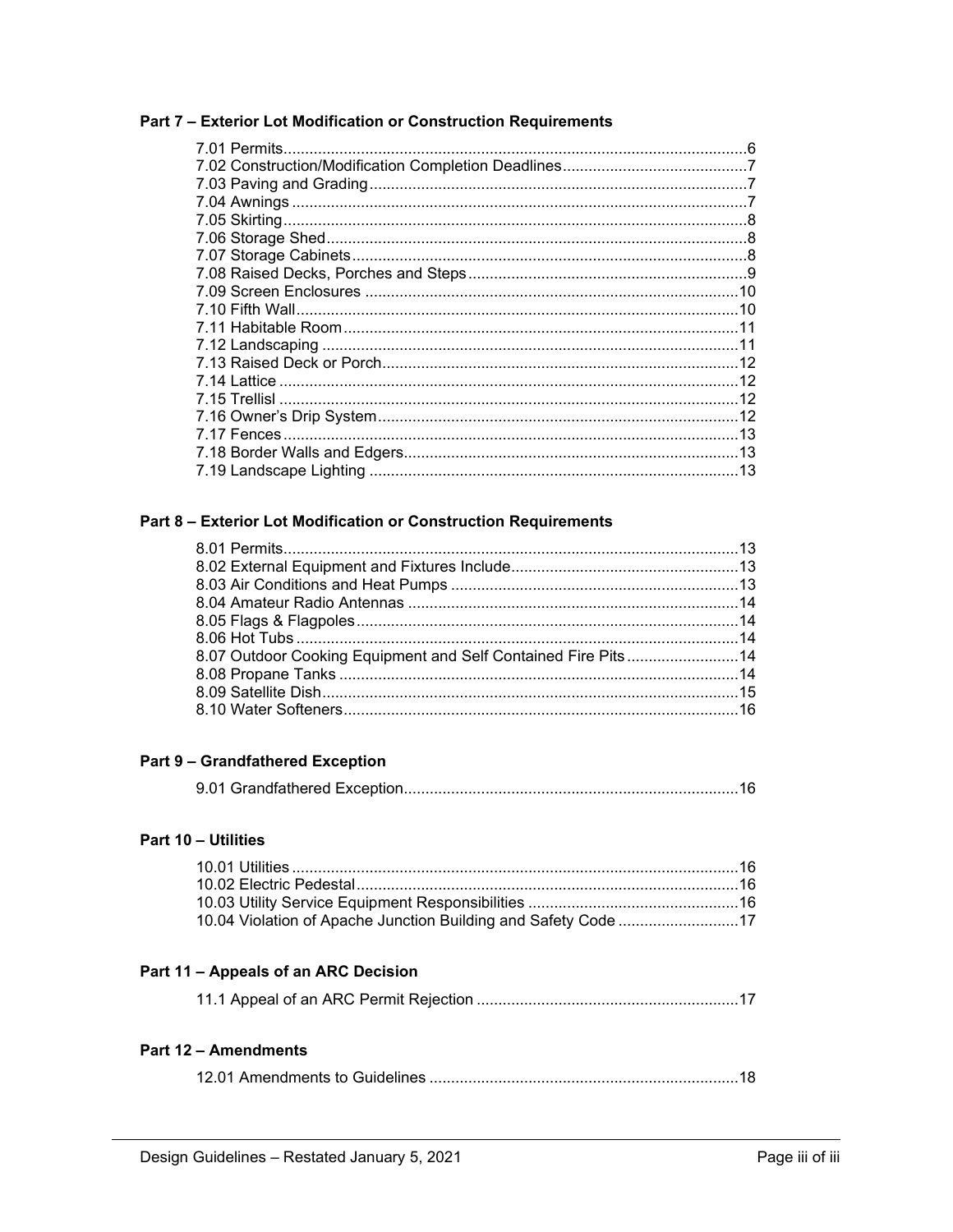## **RESTATED GOLDEN VISTA DESIGN GUIDELINES**

## **PART 1 DEFINITIONS**

- 1.01 Application for Construction Permit. (DG Part 4)
- 1.02 ARC. Architectural Review Committee At least one board member must serve on the ARC, design review committee, or any other committee that performs similar functions. The board member on the committee is required to function as the chairperson of the committee. (ARS § 33-1817)
- 1.03 Arizona Room. A habitable room (DG 1.08)
- 1.04 Cantilever. A roof beam anchored at one end projecting into space
- 1.05 City. City of Apache Junction

.

- 1.06 Easement. An easement is an interest in land owned by another. The easement holder is limited to specific uses or purposes. Easements are recorded as part of the deed.
- 1.07 Fifth Wall. A wall located parallel to the rear lot line between a park model and a storage shed.
- 1.08 Grandfathered. An exception to a new rule that allows the old rule to apply.
- 1.09 Habitable Room. A structure that exceeds one hundred twenty (120) square feet built on the concrete between the designated vehicle parking area (DG 1.15) and the lot rear setback (DG 5.02B) at the left side of the park model or recreational vehicle parking area.
- 1.10 Park Model. (ARS § 33-2102 18c CC&R 1.16) A Park Model is a recreational vehicle built on a single chassis, originally mounted on wheels (which may or may not have been removed) and designed to be connected to utilities necessary for operation of installed fixtures and appliances.

The unit has a gross living area of not less than three hundred twenty (320) square feet and not more than four hundred (400) square feet externally, when set up.

A Park Model is not self contained and is placed upon piers.

1.11 Recreational Vehicles. For the purpose of this definition, park models are NOT included herein.

Park models are self contained units designed to provide temporary living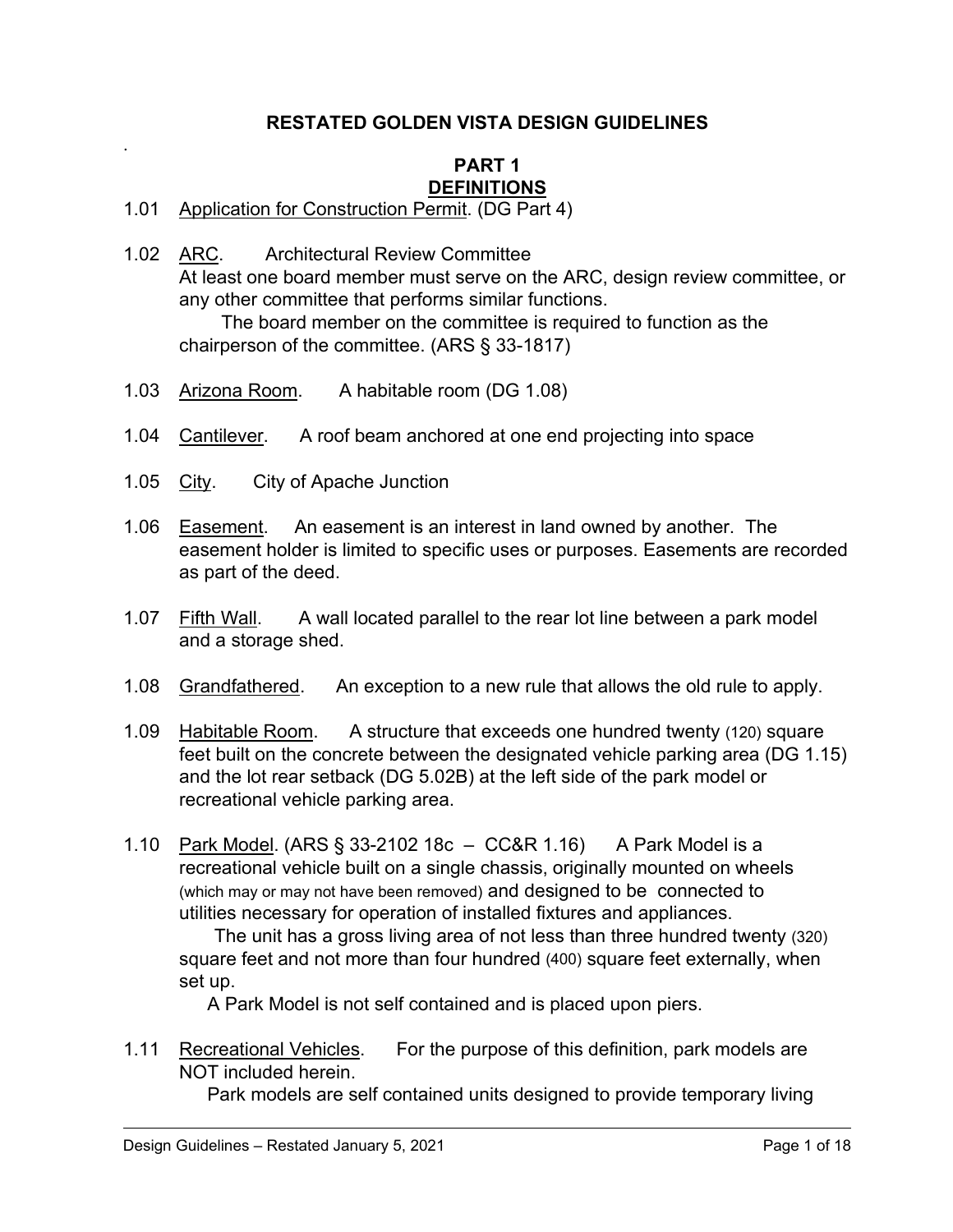quarters for recreational, camping or travel use and of a size or weight that may or may not require special highway movement permits when towed by a motorized vehicle.

- A. 'fifth wheel' or travel trailers mounted on wheels.
- B. motor homes built on or permanently attached to a self- propelled motor vehicle chassis or a chassis cab that is an integral part of the completed vehicle.
- C. pickup/truck mounted campers are prohibited. ARS § 33-2102 18b.
- D. In addition to ARS 33-2102 18b, the resort also prohibits tent trailers, converted school busses, mobile homes, vehicles less than twenty-one (21) feet in length and any other vehicle which ARC determines detracts from the intent, purpose or general appearance of the Resort. R&R 4.04.
- 1.12 Resort. Golden Vista RV Resort
- 1.13 Screen Enclosure. An enclosed room having at least two (2) screened walls and serves a recreational purpose. (DG 7.10)
- 1.14 Setback. A setback is the least horizontal distance between a lot line to a structure, building or awning. Setbacks are determined by the City, State of Arizona and/or Resort rules which may change from time to time.
- 1.15 Storage Shed. A pre-built or constructed utility structure on a lot.
- 1.16 Vehicle Parking Area. An unobstructed minimum of nine (9) feet by twenty-one (21) feet area extending from the top of the rolled curb, not the property line. (R&R 5.2).

The length of this area is to be measured along the centerline, which is a line that is four and one-half (4.5) feet from, and parallel to either side of the park model or any structure extending from the side of the park model, (e.g. deck, steps), whichever encroaches further.

## **PART 2 GENERAL**

- 2.01 Purpose. These Architectural Design Guidelines are the model and regulations for lot improvement. It is the responsibility of the lot owner to comply with these Guidelines, as well as current city, state and federal building codes.
- 2.02 Declaration of Authority. The Resort's Declaration of Covenants, Conditions and Restrictions (CC&Rs Part 10) makes provisions for the development and enforcement of these guidelines.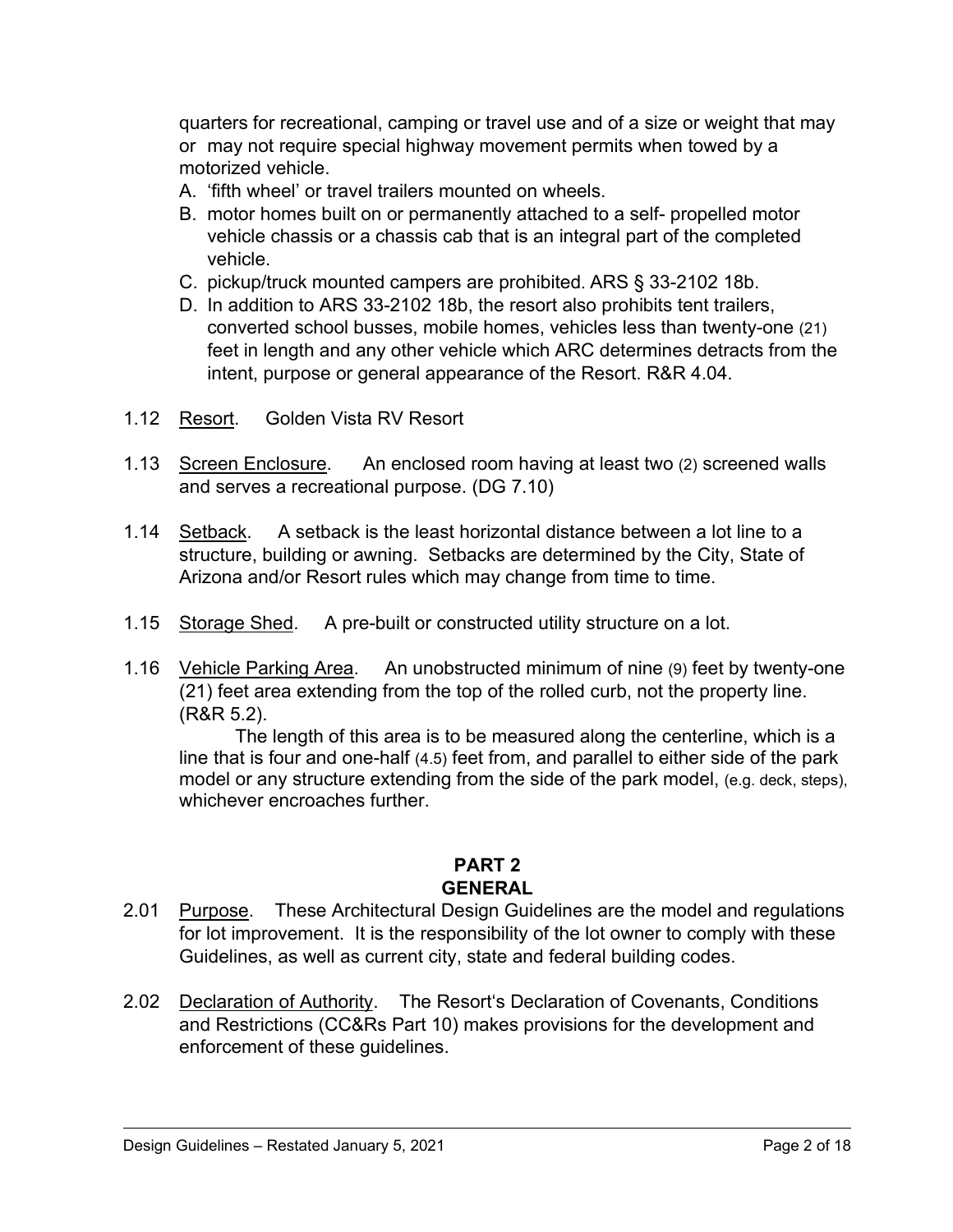2.03 Variances. (Deviations or Changes). Requests for variances from these Guidelines will be processed through the ARC.

## **PART 3 PROCEDURES**

- 3.01 Procedures. ARC may establish procedures based upon these guidelines approved by the Resort Board of Directors.
- 3.02 Lot Improvements. Part 7 of these Guidelines.
- 3.03 Application for an ARC Permit. A permit for exterior changes or construction is available in the ARC office.
- 3.04 City Permit. A permit for construction is available from the City of Apache Junction.

## **PART 4 APPLICATION FOR ARC PERMIT**

- 4.01 Approval for exterior construction, changes or landscaping. Exterior lot improvements or landscaping cannot begin until an ARC permit is obtained and, when applicable, a permit must be obtained from the City. An ARC permit approval requires two (2) ARC signatures.
- 4.02 Submission to ARC. All exterior lot improvements begin with an application for an ARC permit and, when applicable, also a City permit. ARC has a maximum of thirty (30) days to approve or deny the permit.

If, after an application has been submitted, ARC fails to approve or deny a permit within thirty (30) days, ARC approval is deemed given.

If during the thirty (30) day period ARC gives written notice to the owner that an additional fifteen (15) days is needed to study the proposed permit, the approval window will extend to forty-five (45) days (CC&Rs 10.05, Architectural Review).

- 4.03 Submission to City. Upon approval, ARC will return the yellow copy of the temporary ARC permit to the owner together with any documents that must be taken to the City.
- 4.04 Final ARC Approval. The City approved permit must be returned to the ARC office. ARC must give final permit approval before any work begins.
- 4.05 City Inspection. The owner or their agent must contact the City relative to required City permit inspections.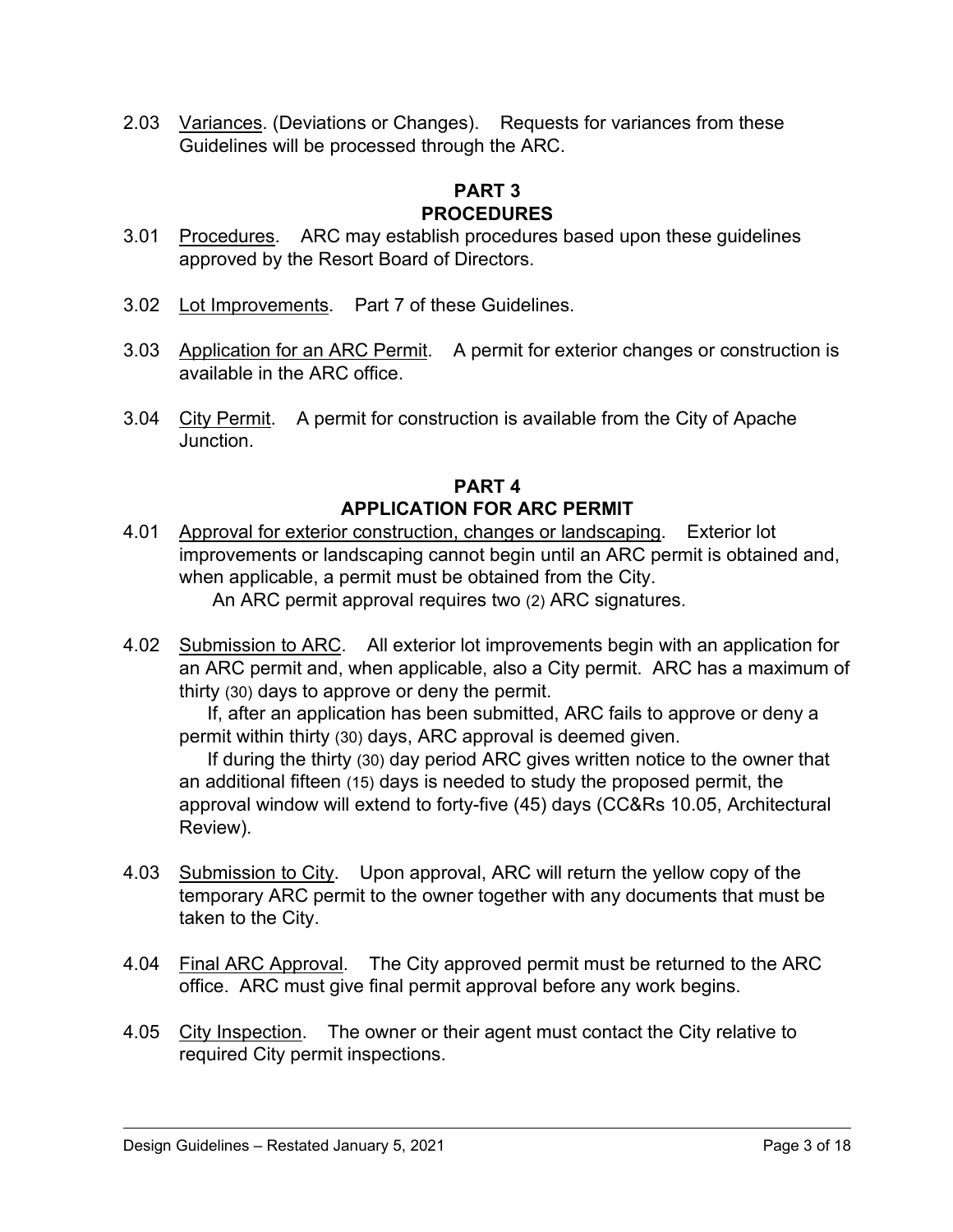4.06 ARC Inspections. (ARS § 33-1817) ARC shall provide at least two (2) on-site formal reviews during construction to determine compliance with approved plans. The owner or owner's agent must be provided opportunity to attend both formal reviews.

Within five (5) business days after the first review, ARC must provide a written report to the owner or owner's agent specifying deficiencies, violations or unapproved variations from approved or amended plans.

Within thirty (30) business days after the second formal review, ARC must provide a written report (or a second update to the first report) to the owner or owner's agent specifying any, deficiencies, violations or unapproved variations from the approved or amended plans.

Neither the approval of the plans or the approval of the actual construction by ARC constitutes a representation or warranty that the plans or construction comply with applicable governmental requirements or applicable engineering, design or safety standards.

When the project is completed, the member must notify the ARC office and a final inspection will take place.

## 4.07 ARC Overview and Hours.

- A. ARC will meet as needed. Meeting dates will be posted on the Directors' Bulletin Board.
- B. ARC office hours will be posted on the ARC office door.

## **PART 5 EASEMENTS AND SETBACKS**

5.01 Permanent structures are not allowed within the setback or easement pursuant to the City's building code and the easement holder.

*Exclusions: Window type and louvered awnings.*

- 5.02 Utility easement location and measurements.
	- A. Four (4) feet in from the rear lot line.
		- 1. The distance between the rear lot line and the body of the structure or other appurtenances (e.g. sheds, free standing awnings or other attachments).

*Exclusions: ARC approved heating/cooling units, ladders, bumpers, spare tires, and hitches*.

2. See the lot Deed or plat as some lots have additional measurements.

#### 5.03 Setback locations and measurements. Setbacks are:

- A. Five (5) feet in from the front lot lines.
	- 1. The distance between the lot line and the body of the structure. *Exclusions: Hitches, tongues and bumpers*.
- B. Four (4) feet at the rear of the lot.
- C. Three (3) feet in from the lot line on each side of the lot.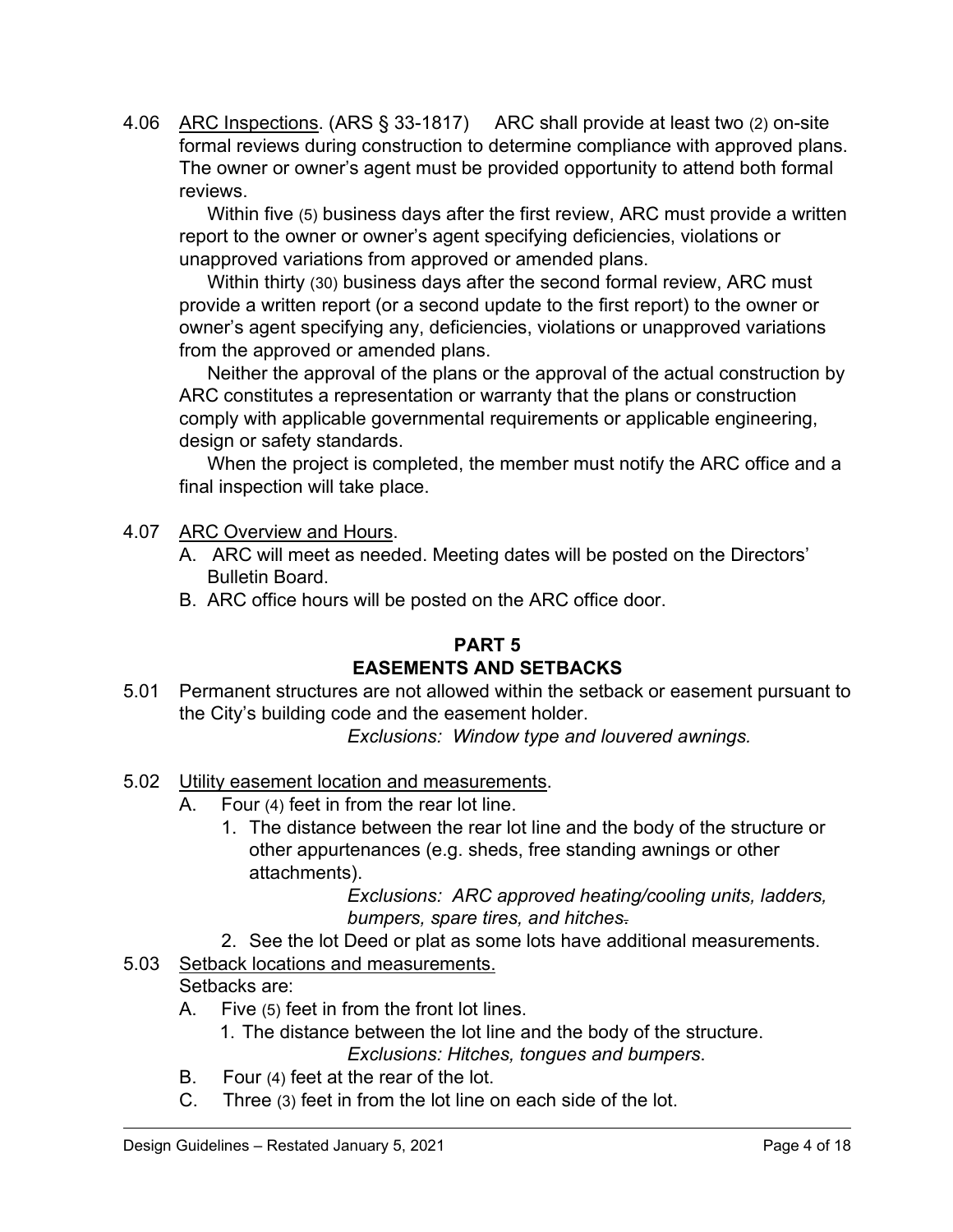1. The distance between the lot lines and the body of the structure including tip-outs or other appurtenances (e.g. sheds, free standing awnings or other attachments).

*Exclusions: Slide-outs and window awnings*.

- 5.04 Paving bricks and stones. Paving bricks or stones that are movable by hand are permitted on setbacks and easements.
- 5.05 Restrictions. Permanent structures are not allowed within the setback or easement pursuant to the City building code and the easement holder. *Exclusions: Louver type awning and window awning*.
	- A. Removal or replacement of improvements made within an easement or setback will be at the expense of the owner.

## **PART 6**

## **PARK MODELS AND RECREATIONAL VEHICLES**

6.01 Park Model. (Description 1.09) Prior to installation, a park model requires both ARC and City permits.

The owner's permit application to ARC must include a site plan with home specifications including the height, floor plan and exterior colors.

- A. A copy of the approval will be placed in the appropriate lot file.
- B. Maximum height of park model is sixteen (16) feet to the peak of the roof line when measured from the ground at the front of the unit.
- C. Color and sheen.
	- 1. When ordering or repainting a unit the color must be white or one of the colors on the chart of approved base and trim colors available in the ARC office.
	- 2. Excepting trim, all structures on the property must be the same color.
	- 3. Trim colors must complement the unit color and be on the ARC approved chart.

*Exclusion- trim on existing units can be painted the same color as is or match a color from the ARC color chart.*

- 4. Sheen The following finishes are approved.
	- a. eggshell
	- b. matte
	- c. satin
- D. No park model older than ten (10) years can be installed in the Resort
	- 1. All used park models must be inspected prior to installation.
- E. Ramada roofs over a park model are forbidden.
- 6.02 Park Model Placement.
	- A. the park model must be placed on the right hand side of the lot with entry door(s) facing the parking area.
	- B. A park model must be installed on the lot so the maximum height of the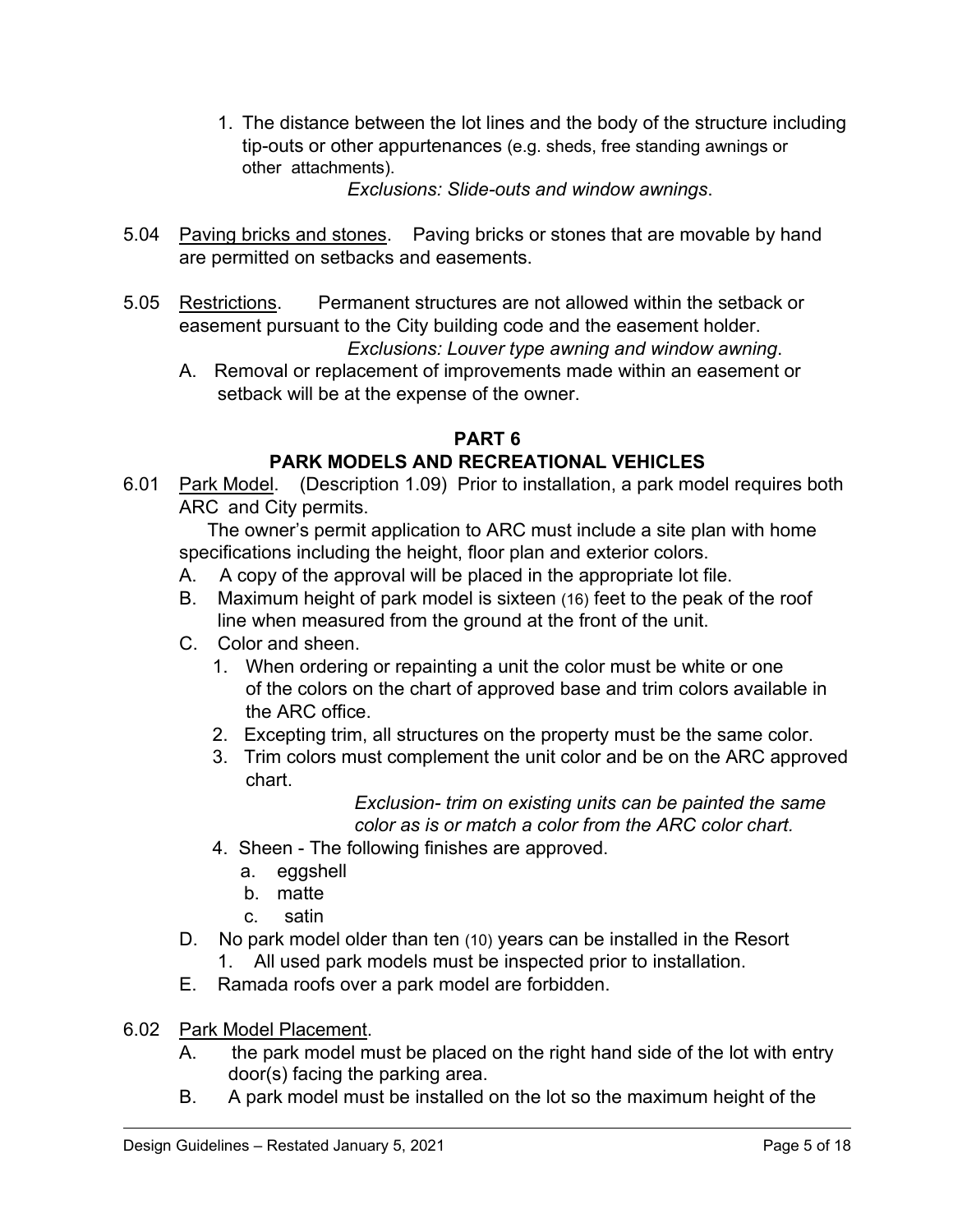lower flange of the supporting i-beam above the lot surface is a maximum of twenty (20) inches as measured, plus (+) or minus (-) two (2) feet from the front axle.

 This height does not include any height of shimming wedges used to level the park model.

- C. The park model and accessories must comply with the setback and easement requirements.
- D. All pier bases must be concrete or metal and spaced pursuant to the instructions of the park model manufacturer.
- E. The park model must be tied down at all four (4) corners.
- F. Heating or cooling units including power boxes and pads may not be placed on a setback or easement.

*Exception: A variance can only be given by ARC*.

- G. The property line on the street side is determined by the surveyors mark (X). All measurements for parking clearances will be made from the top of the rolled curb.
- H. Basements under park models are prohibited.
- 6.03 Recreational Vehicle (Description1.10) All recreational vehicles more than ten (10) years old must be inspected by ARC and granted or denied permission prior to entering the Resort.

All such recreational vehicles must be re-approved annually whether removed after each season or not. Copies of annual approvals will be placed in the lot file.

- 6.04 Recreational Vehicle Placement. The Recreational Vehicle must
	- A. be backed in from the curb and parked on the right-hand side of the lot with entry door(s) facing the parking area and the front facing the street.
	- B. comply with setback and easement requirements.
	- C. not extend into the required vehicle parking area.
	- D. have all utility hookups connected to receptacles on the lot in accordance with manufacturers' specifications - with a screw-type connection that is airtight and leak free.
	- E. be a maximum length of forty (40) feet and a minimum of twenty-one (21) feet based on manufacturers' specification.
	- A ramada roof over a recreational vehicle is prohibited.

## **PART 7 EXTERIOR LOT MODIFICATION OR CONSTRUCTION REQUIREMENTS**

7.01 Permits. An ARC permit is required prior to starting any exterior lot change or improvement, including proposed landscaping. The Owner's permit application must include a detailed site plan describing the project and proposed landscaping.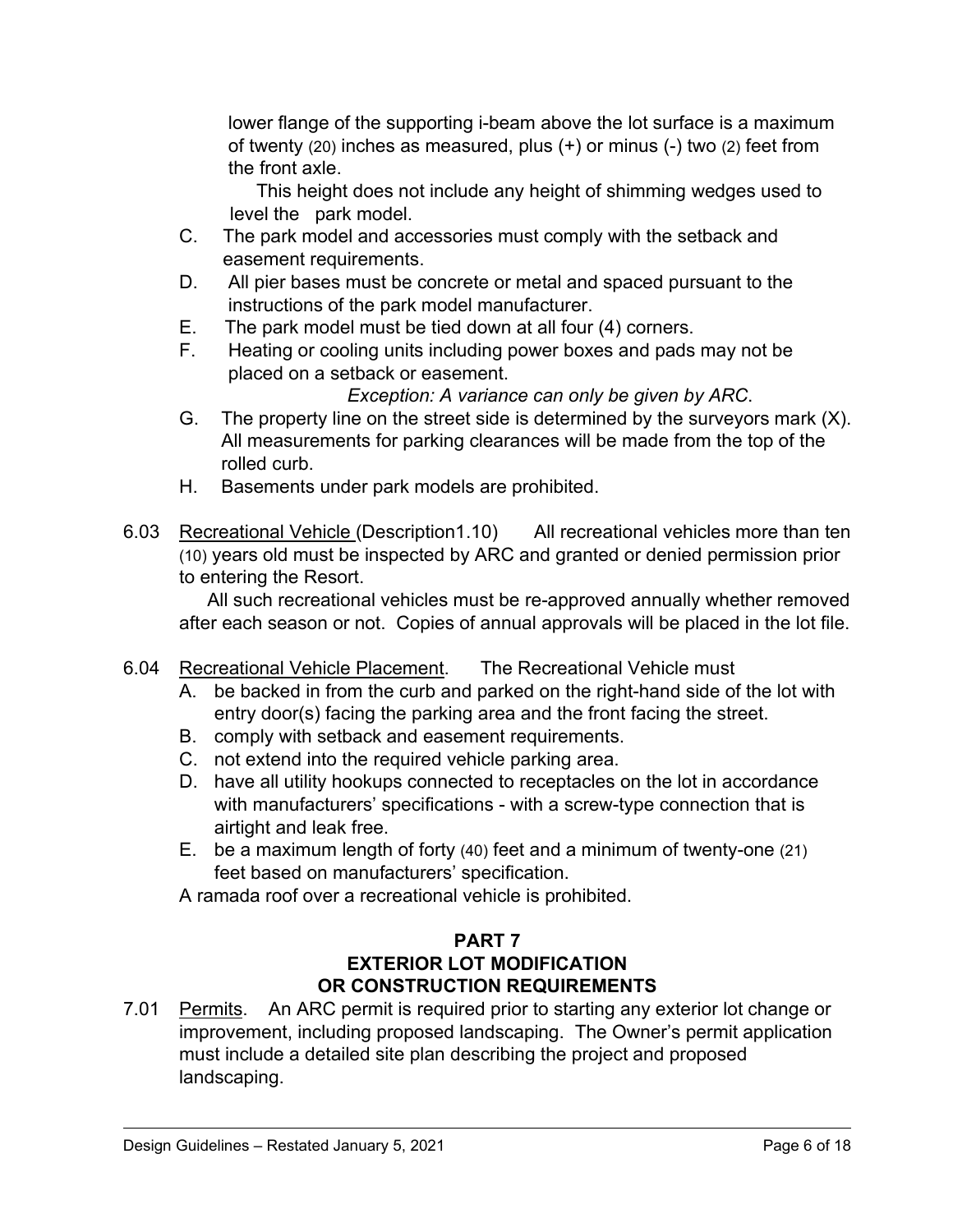- 7.02 Deadlines on Construction /Modification Completion. These projects must be completed within sixty (60) days from the date that building materials are placed on the lot. A thirty (30) day extension may be granted by ARC.
- 7.03 Paving and Grading. An ARC permit is required prior to starting any paving or grading on a lot. The owner's permit application must include a list of materials and a site plan.
	- A. Asphalt is prohibited.
	- B. Grading cannot change the lot drainage flow.
	- C. Concrete is not allowed on the area of the utility easements.
- 7.04 Awnings. Prior to changing or installing awnings, both ARC and City permits are required.
	- A. Awnings
		- 1. must comply with the setback and easement requirements.
		- 2. must be the full length of the park model and extend to the side property setback.
		- 3. must be engineered to support a minimum load of twenty (20) pounds per square foot.
		- 4. must be designed of material customarily manufactured for park models. (wood awnings are prohibited.)
		- 5. may include insulated awning pans or caps.
	- B. Awnings attached to a park model must
		- 1. be a maximum height of the eaves of the park model.
		- 2. be the full length of the park model and extend to the side property setback.
		- 3. include a unitizing facia strip around the perimeter and across the front of the park model.
	- C. Freestanding awnings are permitted with a maximum height of sixteen (16) feet to the bottom of the pans.
	- D. Awnings are not required over habitable rooms built with a cantilevered roof. This ONLY applies to cantilevered-type roofs.
		- 1. A full awning is required over the front of the lot including the parking and deck area.
		- 2. Maximum height of an awning covering a cantilevered roof is the peak of the park model.
	- E. Window Awnings. Prior to changing or installing awnings an ARC permit is required. Window awnings
		- 1. must not extend more than three (3) feet on either side, or four (4) feet in front of the park model.
		- 2. must be a minimum height of six (6) feet from the lowest point of the awning to the ground.
		- 3. may be roll-ups.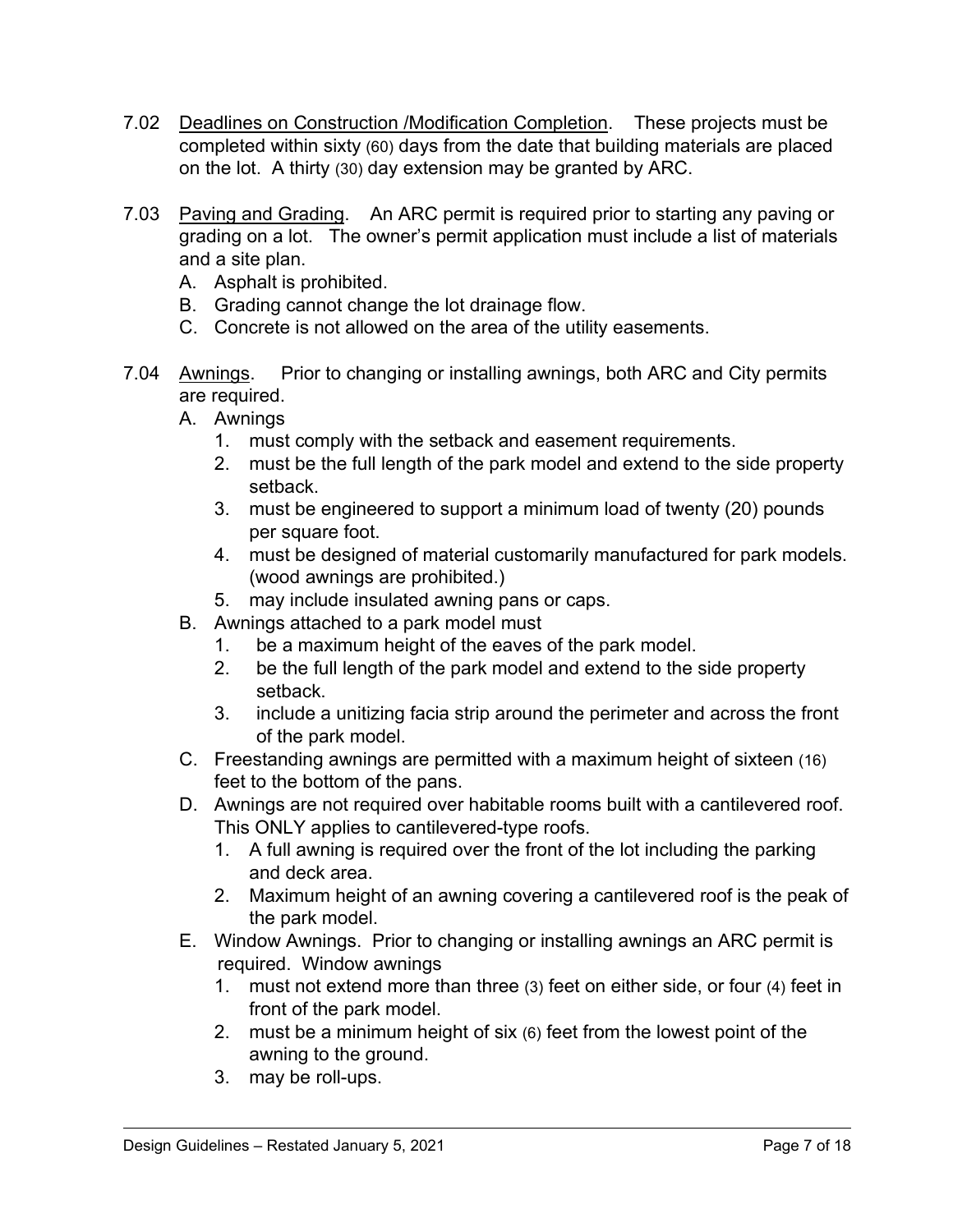- 7.05 Skirting. Prior to changing or installing skirting an ARC permit is required. A. Skirting
	- 1. is required on each park model, raised habitable room, raised screen enclosure and raised deck.
	- 2. must be white or the color of the park model.

 3. must be on a support base of a concrete ribbon at the outer edge of the park

model, or a concrete slab under the park model.

- 4. must have access panels and air vents.
- 5. must be installed within thirty (30) days of placement of the park model.
- 7.06 Storage Shed. Prior to installing a storage shed both ARC and City permits are required.
	- A. The owner's permit application must include a site plan identifying
		- 1. location,
		- 2. electrical,
		- 3. plumbing,
		- 4. style,
		- 5. color,
		- 6. dimension,
		- 7. exterior finish.
	- B. Only one shed per lot is allowed.
		- 1. The maximum size is one hundred twenty (120) square feet.
		- 2. The minimum size is eighty (80) square feet.
	- C. The shed must be placed on solid concrete and anchored on all four (4) corners.
	- D. The location of the structure on the lot must adhere to the setback and easement rules.
	- E. If there is a full awning, the shed must be placed under the awning.
		- 1. The height of a permanent shed may extend to the awning roof.
		- 2. The maximum height of a movable shed is eight (8) feet.
	- F. Electrical and plumbing require a City permit.
	- G. Barn shaped sheds are prohibited.
	- H. Manufactured bolt-together sheds are prohibited.
	- I. Washers and dryers may be installed in a shed.
	- J. Showers or toilet facilities are prohibited in a movable shed.
	- K Siding material must be similar to the park model.
	- L. The color must be white or the color of the park model.
	- M. The shed must not be used as a living area.
	- N. Turbine roof-mounted vents are permitted.
- 7.07 Storage Cabinets. Prior to constructing/installing a storage cabinet, an ARC permit is required. The owner's permit application must include a plan identifying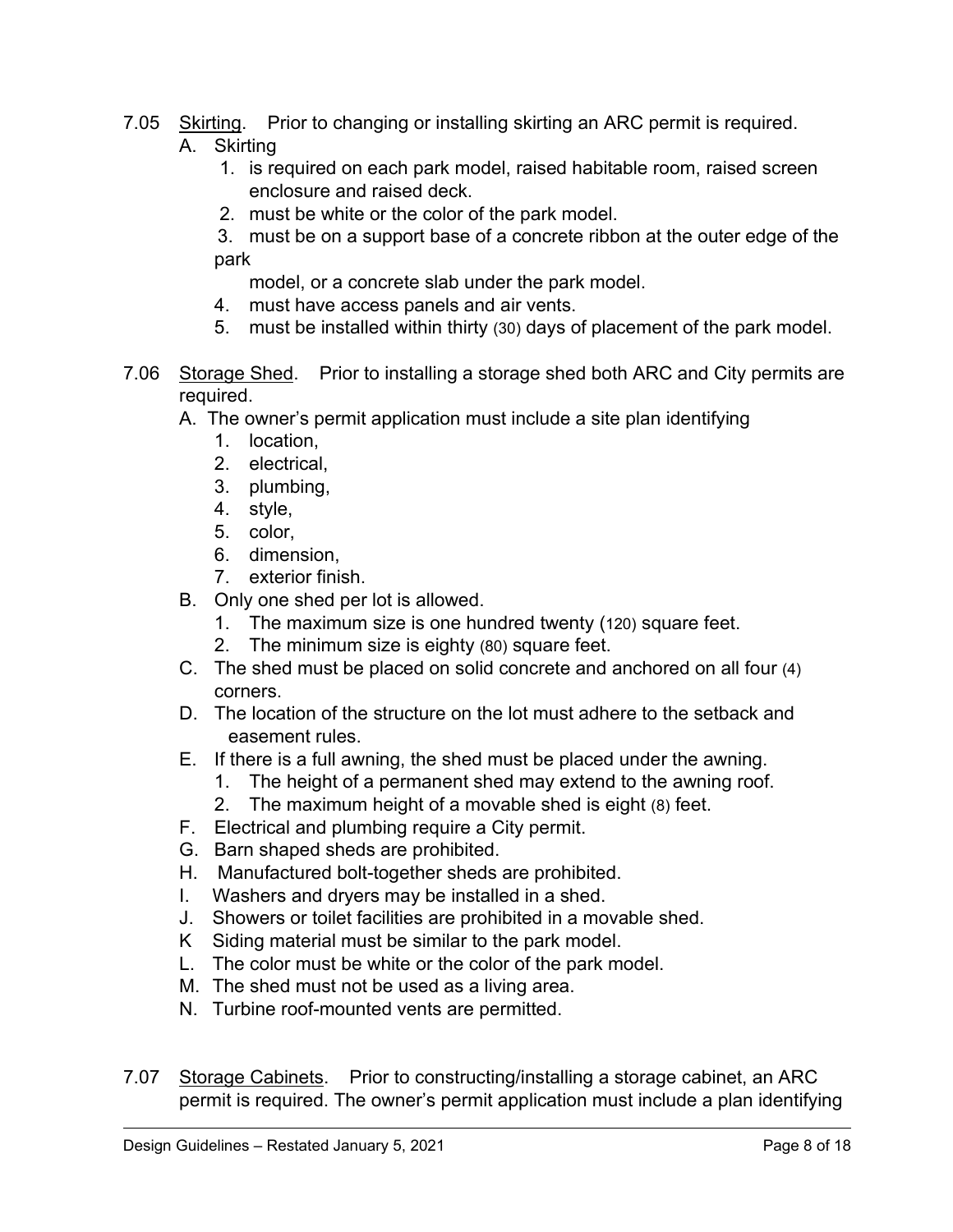the design, material and location.

- A. Maximum storage cabinet dimensions are six (6) feet wide and thirty-two (32) inches deep.
- B. Storage cabinets must be secured to the pad, a deck, a park model, habitable room or storage shed.
- 7.08 Raised Decks, Porches and Steps.
	- A. Decks and Porches.
		- 1. Prior to installation, the owner must submit a permit application to ARC with a plan identifying location, style, flooring, steps, color, dimensions and exterior finish.
		- 2. Maximum height is the level of the park model floor.
			- a. If higher than thirty (30) inches or larger than one hundred and twenty (120) feet square, a City permit is required.
		- 3. Decks must have railings with vertical columns.
			- a. Railing height must be between thirty-four (34) inches and thirtyeight (38) inches.
		- 4. Decks may have storage drawers under them.
		- 5. Decks must be skirted with material matching the deck surface or the park model skirting.
	- B. Steps.

All steps must comply with Resort and City rules.

- *.* 1. Permanent steps
	- a. are NOT allowed to extend into the four foot (4') easement behind a habitable room.

*Exception: Existing grandfathered rear steps*

- b. must be three (3) feet wide and adjoin a landing of three (3) feet by three (3) feet square, or a deck/porch of greater dimensions.
- c. must have vertical support railings between thirty-four (34) and thirtyeight (38) inches high.
- 2. Moveable or portable steps
	- a. must end at the same height as the entry doorway or have a landing area at least four (4) feet square.
	- b. must be the same height as entryway into the park model.
	- c. must have support railings on the open sides of the steps and landing area.
	- d. may be metal or the same color as the skirting on the park model.
	- e. are NOT allowed to extend into the four foot (4') easement behind a habitable room.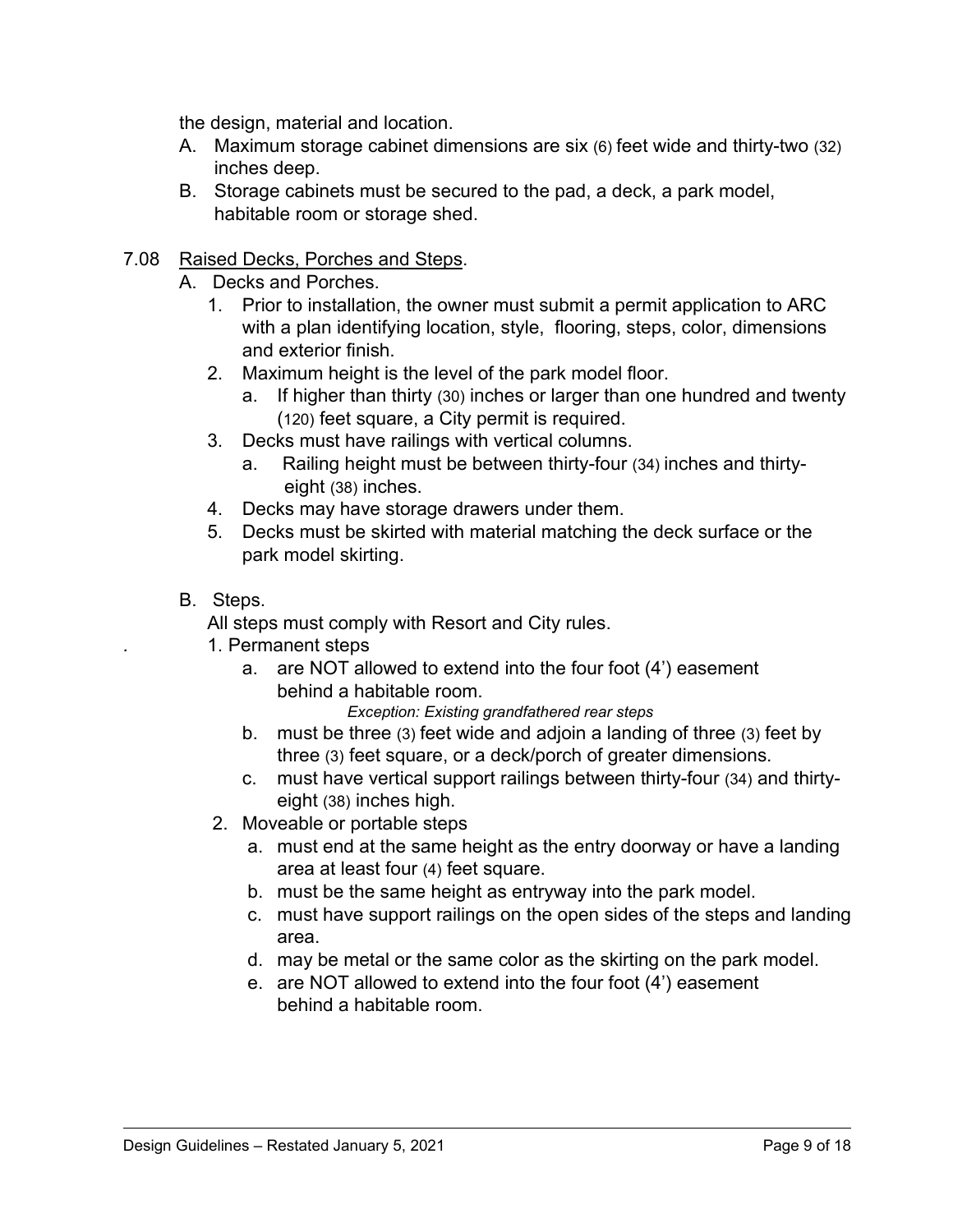- 7.09 Screen enclosures. An enclosed deck, sunroom or screen-room. Prior to installing or enclosing an area beside a park model with screening, both ARC and City permits are required. The owner's permit application must include a site plan showing location, dimensions, style, color, materials and exterior finish. *Exclusion: Drop/pull down screens for recreational vehicles do not require a permit.*
	- A. Enclosed decks, sunrooms or screened rooms are normally a three (3) sided addition attached to an existing park model. They must not include a shower or toilet and cannot be used for sleeping.
	- B. Screen enclosures
		- 1. must be placed on the perimeter of the existing deck or on a cement slab*.*
		- 2. must not extend into the required parking area or restrict the use of any exit from the park model.
		- 3. must be three (3) sided. Excluding the longer wall, one wall may be solid.
		- 4. must be constructed with pressure treated wood, cedar, redwood or metal. (No other wood is allowed.)
		- 5. must have a minimum ceiling height of seven (7) feet, six (6) inches, the highest point must be on the park model side.
		- 6. may have a three (3) foot knee wall.
		- 7. may have a metal roof system.
		- 8. must have only GFCO electrical outlets, installed with UF or NMV cable, water-proof conduit and electrical boxes.
		- 9. must be screened and/or windowed for sixty-five (65) percent of the total area of all non-solid walls.
		- 10. must be covered with screening.
		- 11. may be covered with sliding plexiglass or tempered windows. No untempered glass is allowed.
		- . 12. may have plexiglas or tempered glass doors -- Lighting at doors must have switches.
		- 13. must have permanent steps into the room with handrails or guardrails.
- 7.10 Fifth Wall. A wall located parallel to the rear lot line between a park model and a storage shed. Prior to installing a fifth  $(5<sup>th</sup>)$  wall both ARC and City permits are required. The owner's permit application must include a site plan and drawings that reflect the location, materials, color, and dimensions.

A fifth  $(5<sup>th</sup>)$  wall must

- A. be attached to the park model and the storage shed.
- B. be constructed under and up to a full awning.
- C. be finished with siding that matches the park model.
- D. have a tempered glass sliding door or a standard door.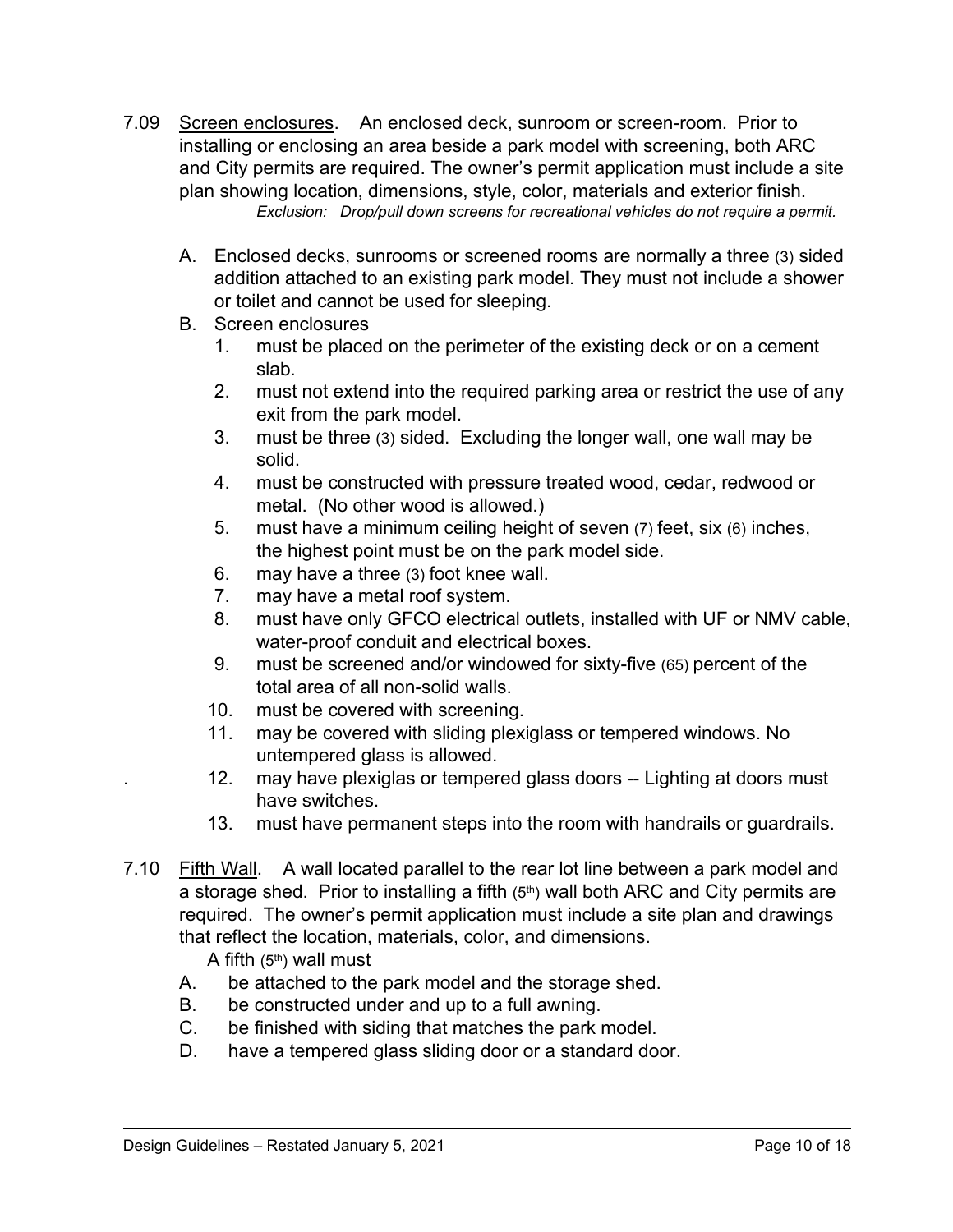7.11 Habitable Room. Prior to installing a habitable room, both ARC and City permits are required.

The Owner's permit application must include a site plan and three (3) copies of drawings - one (1) for ARC and two (2) for the City, that must describe setback, easement and vehicle parking requirements.

- A. The room must be constructed under a full awning.
- B. The color must be white, or match the park model.
- D. No structure of any kind is allowed on the roof.
- E. Cantilevered roof is allowed but the maximum height must not exceed the height of the roof peak on the park model.
- 7.12 Landscaping. Prior to planting, installing, constructing, moving or replacing materials or plants on a lot an ARC permit is required. The lot owner's permit application must include a site plan with sketches identifying location and names/types of plants and materials.

 *Exclusion: Moveable flower pots, planters or decor that can be easily stored for the summer.*

Any lot owner who places materials or plants in the ground on an easement stands the risk of their being required to remove them, or having the Resort remove them at the owner's expense.

Ownership and care of all of the plants are the responsibility of the lot owner, unless otherwise stated in this document. Water conservation is a priority.

- A. Plants must be at least three (3) feet from the power pedestal and may not extend beyond the property line.
- B. Dwarf species of plants are strongly recommended.
- C. After giving ten (10) days written notice to the owner, the Resort reserves the right to prune, trim and perform general maintenance of all landscaping that
	- 1. extends beyond the property line.
	- 2. could possibly jeopardize any other property.
	- 3. becomes overgrown or unsightly.

The lot owner is responsible for all expenses the Resort incurs for performing any remediation on an owner's lot.

- D. Natural turf is prohibited.
- E. All plants must be indigenous to Arizona.
- F. Cholla cactus, bougainvillea, (R&R 12.17. C) fruit bearing and other nonpalm trees are prohibited.

*Exceptions: - Bougainvillea, fruit bearing and other non-palm trees currently in existence are grandfathered, but may not be replaced when they die.* 

- G. Any gravel placed on a lot must be dust free and a minimum screened size of three-eights (3/8) of an inch.
- H. Visqueen, plastic or any other weed inhibiting product that precludes water penetration must not be placed under gravel or artificial turf.
- I. Palm Trees. One front palm tree is required. (R&R 12.17)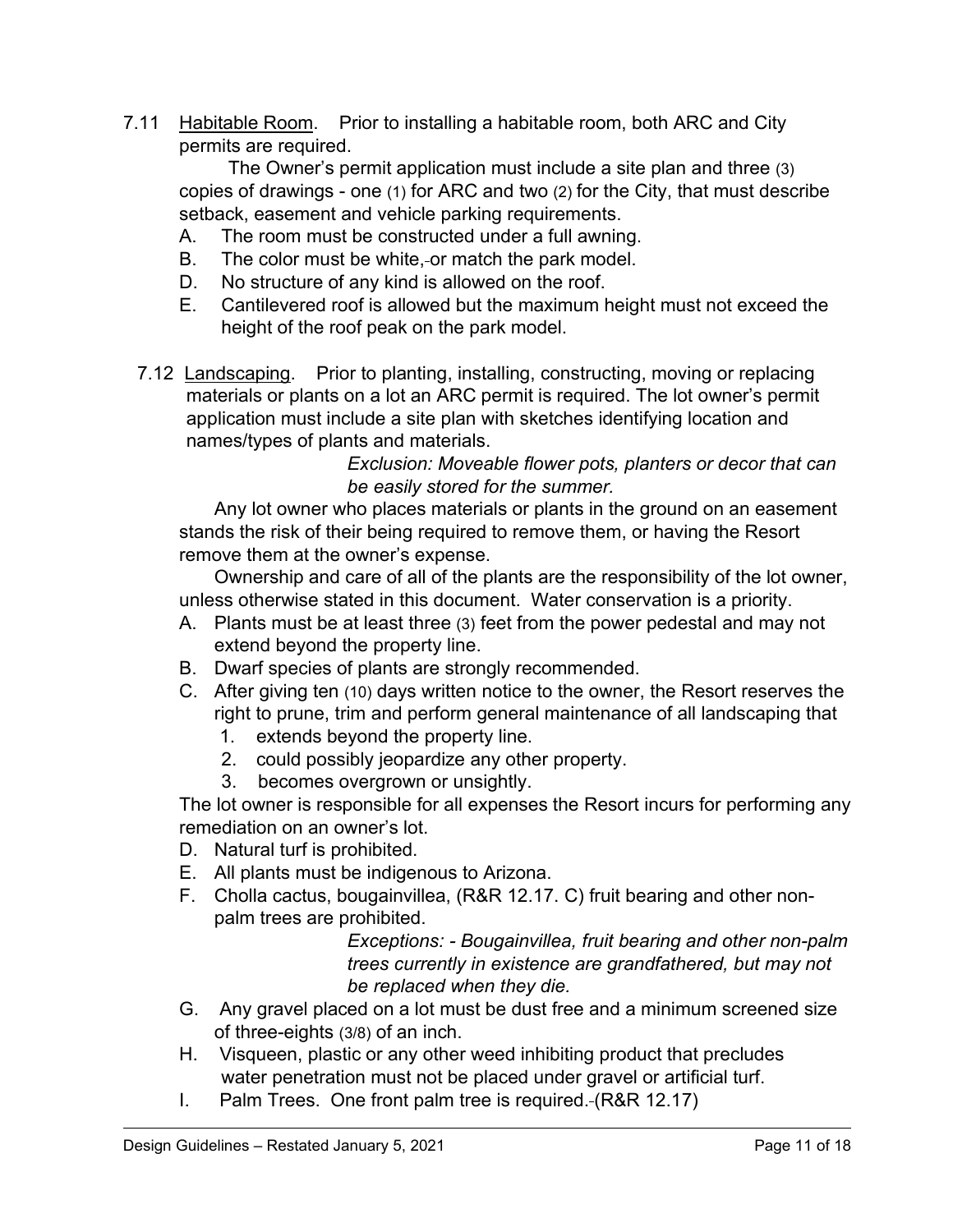- 7.13 Sunscreens, Metal Shades and Privacy Screens. Prior to installing sunscreens, metal shades or privacy screens, an ARC permit is required. The Owner's permit application must include a site plan identifying location, material, style, color, dimensions and exterior finish.
	- A. A metal shade or privacy screen
		- 1. must have a minimum of one (1) foot opening at the top and bottom.
		- 2. top opening may be covered with louver-type window awning can be no more than six (6) inches from awning posts, or exceed the height of the awning.
		- 3. must be white, or the color of the park model.
	- B. Any temporary sunshade or screen (Roll-up screens or shades are recommended.)
		- 1. must be securely attached to the awning.
		- 2. may not be made of bamboo.

### *Exception: Umbrellas*

- 7.14 Lattice.
	- A. Prior to installing any lattice, an ARC permit is required. The Owner's permit application must include a site plan identifying location, style, color, material, dimensions and exterior finish.
	- B. Lattice must
		- 1. be at the rear of the lot and must adhere to side setback and easement requirements.
		- 2. be four (4) feet or less above ground.
		- 3. be white or match color of the park model.
		- 4. be made of vinyl or metal.
	- C. Lattice fencing must be framed around the outer edges with "H" type or piping frame with the lattice secured to the frame.
	- D. Lattice used to enclose an electric pedestal must be constructed with four (4) movable sides or a circular configuration and be removable by one person.
	- E. Permanent lattice must be a minimum of three (3) feet away from the electric pedestal.
- 7.15 Trellis. A free standing trellis or a trellis mounted to the front of a unit is prohibited.
- 7.16 Owner's Drip System. The Resort is not responsible for the loss of landscaping materials.

The water district and the Manager reserve the right to restrict or prohibit watering.

- A. New drip systems are prohibited.
- B. Grandfathered systems must be monitored monthly by the owner.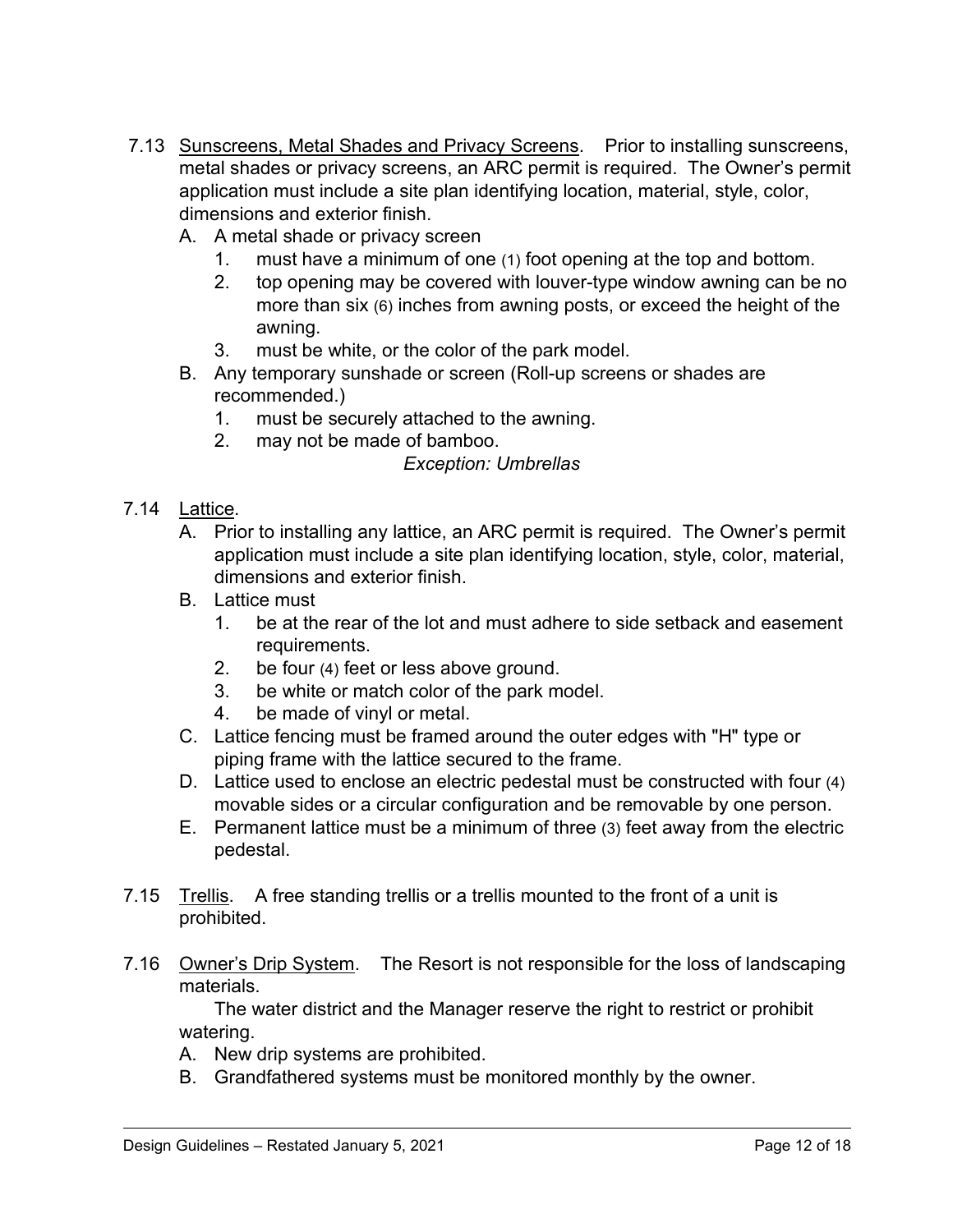- 7.17 Fencing.
	- A. Construction of fences is prohibited.

*Exception: 7.15C*

- B. Modification to a pre-existing fence or gate behind lots bordering the water retention area require ARC or Manager approval (CC&R 10.01).
- 7.18 Border Walls and Edgers. Prior to installing a border wall or edgers, an ARC permit is required.

 The owner's permit application must include a site plan identifying location, material, style and color.

- A. Border walls
	- 1. may be placed on the front or rear setbacks and easements.
	- 2. are prohibited on the side setbacks except on street side of corner lots, and must be: at least three (3) feet from hydrants and transformers.
	- 3. must be a maximum height of twenty-nine (29) inches.
	- 4. must be made of stone, concrete block or equivalent materials. (Wood and wire are prohibited.)
	- 5. must be stacked, not permanently set, and placed on the owner's lot.
- B. Decorative brick edgers measuring no higher than five (5) inches above the ground may be placed on setbacks and easements.
- 7.19 Landscape Lighting. Prior to installing landscape lighting, an ARC permit is required. The Owner's permit application must include a site plan identifying the location, size, and type of lights.
	- A. Landscape lighting for safety and design purposes must be
		- 1. low voltage and UL approved for outdoor use. .
		- 2. directed away from neighbor properties.

*Permit Exception: Christmas season lighting is allowed the weekend after Thanksgiving through the weekend after the New Year.*

## **PART 8**

## **EXTERNAL EQUIPMENT AND FIXTURE REGULATIONS**.

8.01 Permits. Prior to changing or installing equipment or fixtures described below, an ARC permit is required. Some changes may require a City permit. The owner must submit a permit application giving a complete description with a site plan showing the location of the proposed change or addition.

Relocation of any external equipment or fixture will be at the expense of the owner.

> *Exclusion: NO permit is required for 8.07 - outdoor cooking equipment or self-contained firepits*

8.02 External equipment and fixtures include air conditioners/ heat pumps amateur radio antennas, evaporative (swamp) coolers, compressors, flags and flagpoles,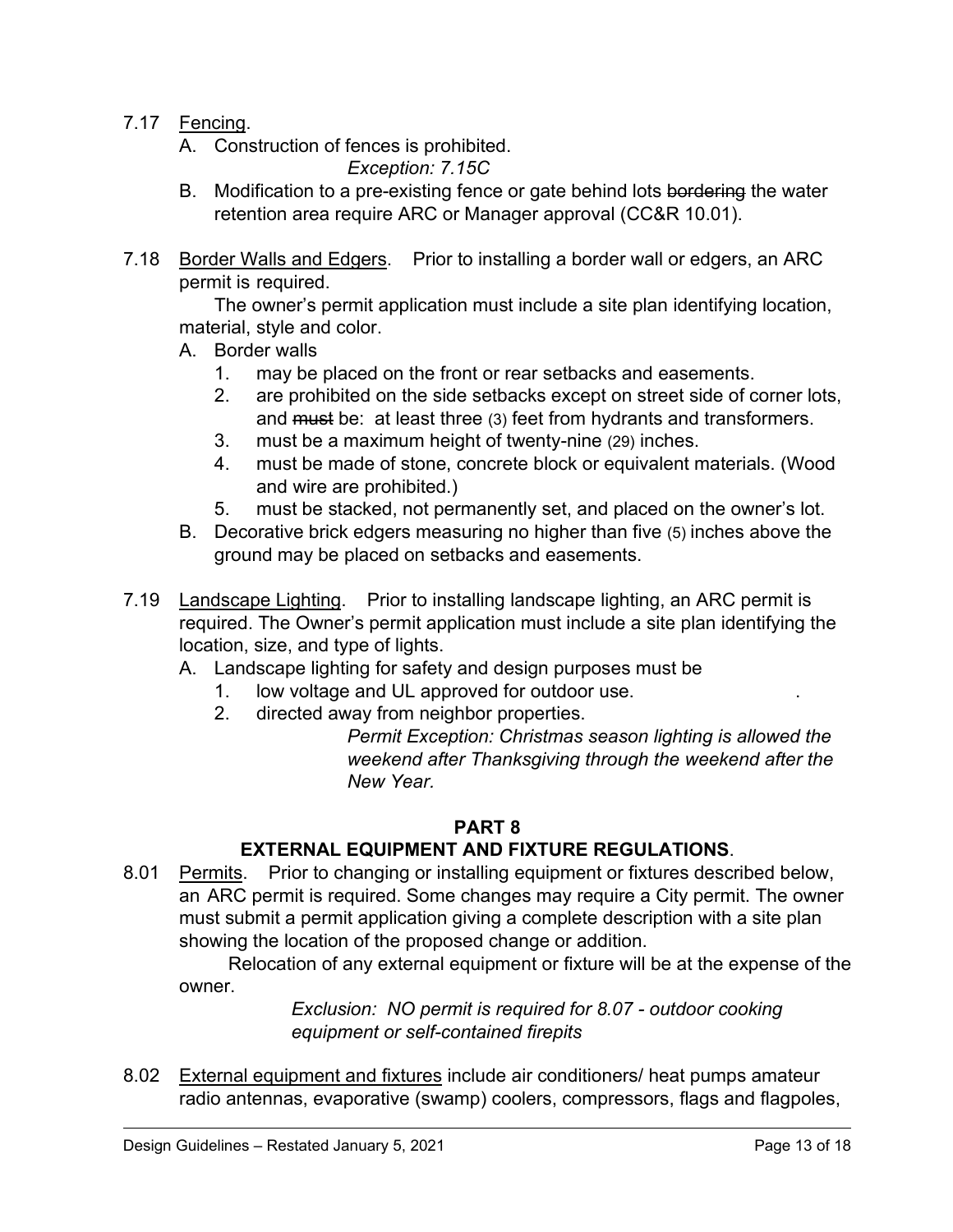heating units, outdoor cooking equipment, self contained fire pits, sewer lines, satellite dishes, solar collectors/panels, water lines, water softeners and other similar devices.

- 8.03 Air Conditioners and Heat Pumps. Prior to replacing or installing a new unit, an ARC permit is required. Air Conditioners/heat pumps must be ground mounted. *Exception: Factory installed units*
- 8.04 Amateur Radio Antennas. Prior to changing or installing an antenna, an ARC permit is required.
	- A. This permit will be processed through the Amateur Radio Club in coordination with ARC.
	- B. Only vertical antennas are permitted.
		- 1. Maximum antenna height is twenty-seven (27) feet above the roof line.
		- 2. Antennas must be placed at the rear of the unit, and not infringe on easements.
		- 3. Guy wires are not allowed.
- 8.05 Flags & Flagpoles. Prior to installing flagpoles or hanging flags, an ARC permit is required. The owner's permit application must include a site plan identifying proposed location, material, height of a flagpole and proposed size and type of flags.

Exclusion: NO permit is required for house type flags that are approximately 2'x4' or 3'x5' in size) or seasonal type flags that are contained within the lot property lines.

A. Flagpoles

One (1) flag pole that facilitates lowering and raising a maximum of two (2) flags is allowed and,

- 1. must not exceed sixteen (16) feet.
- 2. cannot have cross arms or other rigid appurtenances intended to support more flags or other devices.
- 3. must be set in cement.
- 4. must be located a minimum of three (3) feet from the property line in the three (3) foot side setback or the five (5) foot front setback .
- B. Flags may not be attached to landscaping.
- 8.06 Hot Tubs. Exterior hot tubs or whirlpool spas are prohibited.

## 8.07 Outdoor Cooking Equipment and Self Contained Fire Pits.

- A. No permit is required.
- B. All outdoor cooking and fire pit equipment must be portable, self contained and only use charcoal or propane.
- C. NO wood burning fires are allowed.
- 8.08. Propane tanks. Prior to changing or installing a propane tank an ARC permit is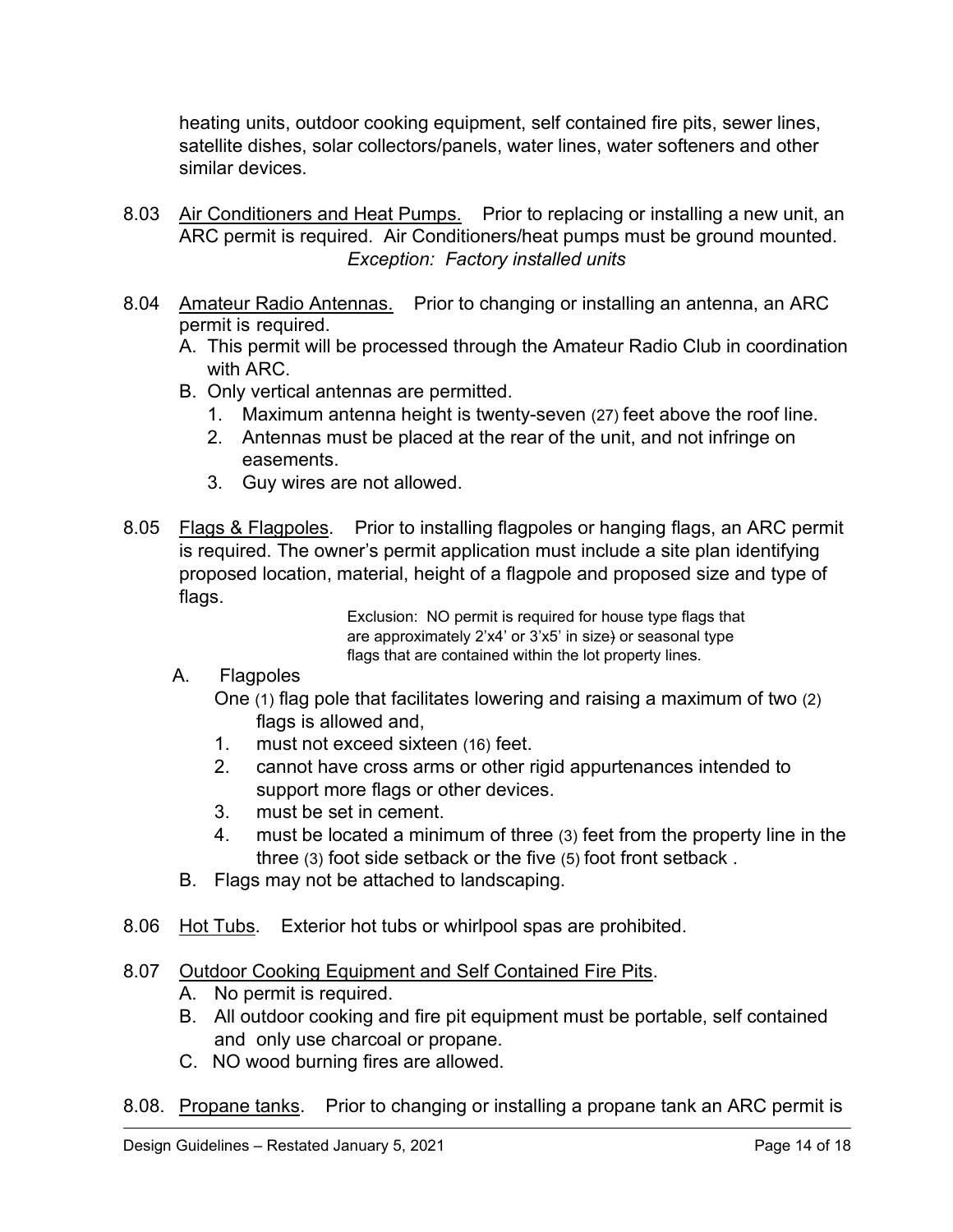required.

- A. All non-factory installed cylinders must be
	- 1. a maximum of 100 pounds.
	- 2. attached by a chain to a steel post that is at least one and one-half
	- (1 ½) inches in diameter.
	- 3. anchored solidly to a concrete pad or cemented into the ground.
- B. Permanent tip-out models may set cylinders between the tip outs.
- C. Non-factory installed cylinders must be placed at the rear of the unit.
- D. A maximum of two (2) one hundred (100) pound cylinders is allowed per unit.
- E. Rules for propane tanks apply to park models and recreational vehicles, unless installed by the manufacturer.
- F. A maximum of two (2) portable twenty (20) pound propane tanks are allowed.
- 8.09 Satellite Dish.
	- A. Prior to installing or replacing a satellite dish of any size, an ARC permit is required. The lot owner's application must include a site plan showing
		- 1. the size of the dish.
		- 2. proposed location of the dish.
		- 3. how it will be mounted.
	- B. All sizes of satellite dishes are bound by Resort placement rules to preclude
		- 1. voiding a warranty.
		- 2. interfering with signal reception.
		- 3. increasing the cost of installation significantly.
	- C. Placement requirements.
		- 1. Installation on a park model or habitable room must be at the rear on a wall faceplate that is near the roof.
		- 2. If determined that the wall would not support the dish, it may be mounted on the roof.
		- 3. The dish may be mounted on an awning post if the awning extends behind the unit.
		- 4. Pole mounts at the back of the lot are permitted if a structurally sound faceplate mount cannot be found. Poles must be
			- (a) adjacent to the park model or habitable room.
			- (b) set in concrete, with the antenna a minimum of seven (7) feet above the ground.
			- (c) The bottom of a dish may not be more than six (6) inches above the roof line of the unit on which it is installed.
		- 6. Tripods are not permitted on the ground.
		- 7. Movable dishes must be mounted at the back of the lot on the recreational vehicle ladder or on a pole at least seven (7) feet high.
	- D. Permanently mounted or factory installed antennas are allowed anywhere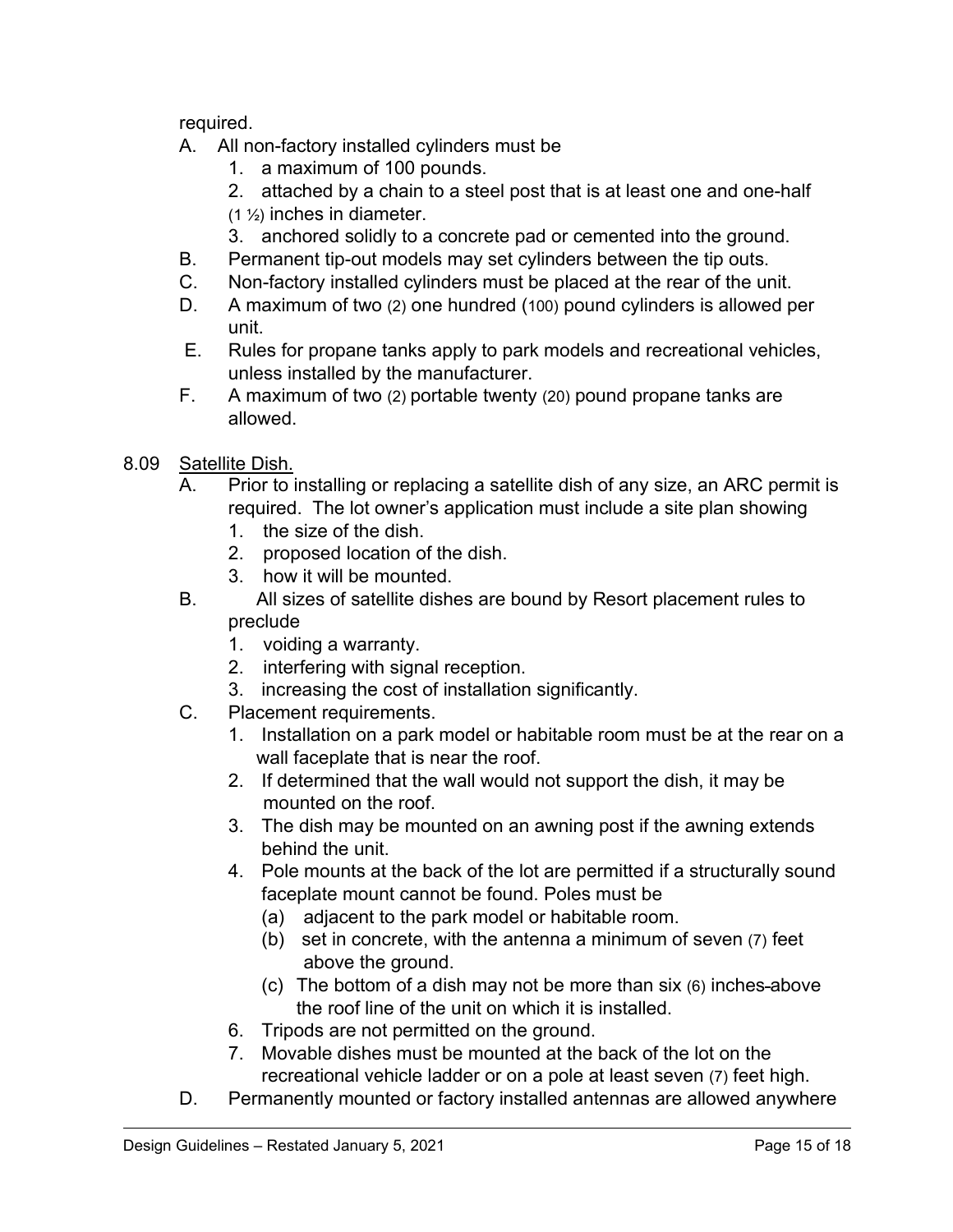On the recreational vehicle.

8.10 Water Softeners. Prior to installing or changing out an exterior water softener, an ARC permit is required. It must be placed at the rear of the park model.

## **PART 9 GRANDFATHERED EXCEPTION**

- 9.01 Grandfathered Exception.
	- A. pertains to an exception to a new rule that allows the old rule to apply.
	- B. will apply when any authorized improvement, was in place prior to a design guideline change
	- C. will terminate when the subject improvement is replaced, rebuilt, or the property sells.

Exception: Grandfathered awnings and park models infringing on setback requirements which the City has identified as compliant/non-conforming do not terminate when a property sells.

- D. does not apply when the improvement is in violation of a local, state, federal law, or the Resort's governing documents.
- E. records are maintained by ARC and the City.
- . F. records may be accessed by owners and prospective owners.

## **PART 10 UTILITIES**

- 10.01 Utilities. All utility equipment and modifications must comply with local, state, and federal laws.
- 10.02 Work on Electric Pedestal. All work on the electric pedestal must be performed by a licensed Arizona Electrician.
- 10.03 Utility Service Equipment Responsibilities.
	- A. Electric Transformers, Single and Dual Electric Pedestals and equipment.
		- 1. Utility Company. Transformer foundation, structure, equipment, wiring and paint. Incoming power cable and conduit to the buss bar and the electric meter.
		- 2. Resort: Utility lines, power pedestals, pipes, wires, conduits, ducts and systems of any kind located within all easement areas either above or below ground for the purpose of servicing individual lots. (CC&R 3.36)
		- 3. Lot Owner. Installation, maintenance and repair of breakers in the pedestal and all utility fixtures and equipment located outside any easement area within the lot and which enters the lot either above or below ground for purpose of servicing any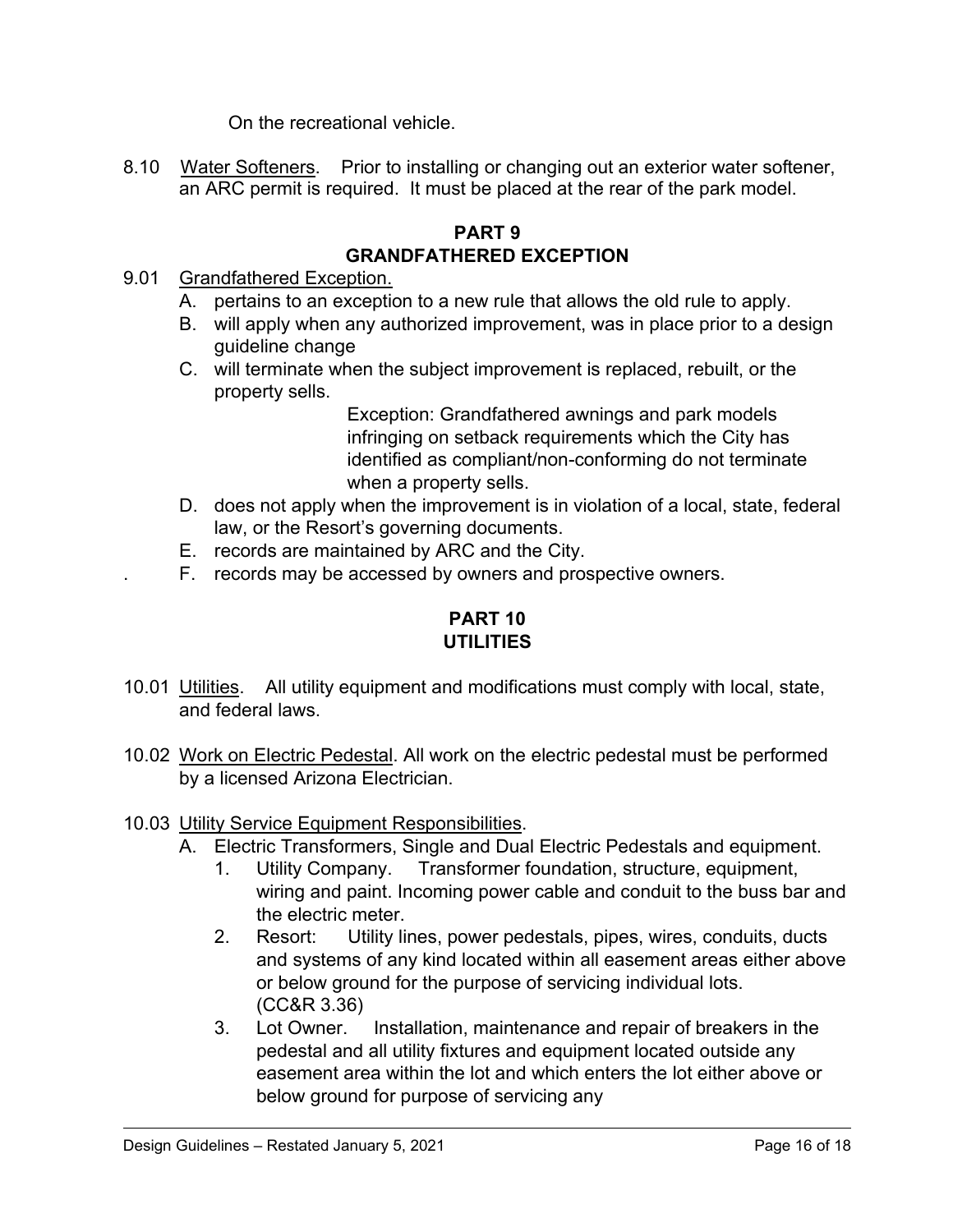structure on that lot. (CC&R 3.36)

- B. Television.
	- 1. Cable provider. Coaxial line to output terminals, outlet terminal interface, sheet metal enclosure and paint.
	- 2. Lot owner. Coaxial line from the outlet terminal interface to lot owner's structure or recreational vehicle.
- C. Telephone. Phone company: Incoming lines, terminal blocks and cover, lines to the phone outlet jacks and phone outlet jacks to the pedestal only.
- D. Water.
	- 1. Resort. Piping from municipal water mains up to the connection through the water bibs at the end of the risers.
	- 2. Lot owner. From the water bibs to the lot owner's structure or recreational vehicle. All modifications to the standard riser assembly.
- E. Sewer.
	- 1. Resort. Common piping from the municipal sewer connection to the lot owner's point of connection.
- F. Street Lights.
	- 1. Utility Company. Foundation, structure, wiring, fixtures, bulbs and paint.
- G. Street Signs.
	- 1. Resort. Foundation, post, and sign.
- 10.04 Violation of Apache Junction Building and Safety Code.
	- A. ARC must notify lot owner in writing of any known City violation.
	- B. If a violation is not remediated within ten (10) days, ARC must provide written notice of the violation to the Apache Junction Department of Building and Safety and the owners of the lots abutting the site of the violation.

## **PART 11 APPEALS OF AN ARC DECISION**

- 11.01 Appeal of an ARC Permit Rejection. A lot owner may appeal a permit rejection by ARC.
	- A. An Appeal to the ARC must
		- 1. be made within thirty (30) days of the permit rejection.
		- 2. include a written request to meet with ARC.
		- 3. include all reasons why the lot owner believes the permit should be approved.
	- B. A majority of the ARC members hearing the matter will approve or reject this appeal.